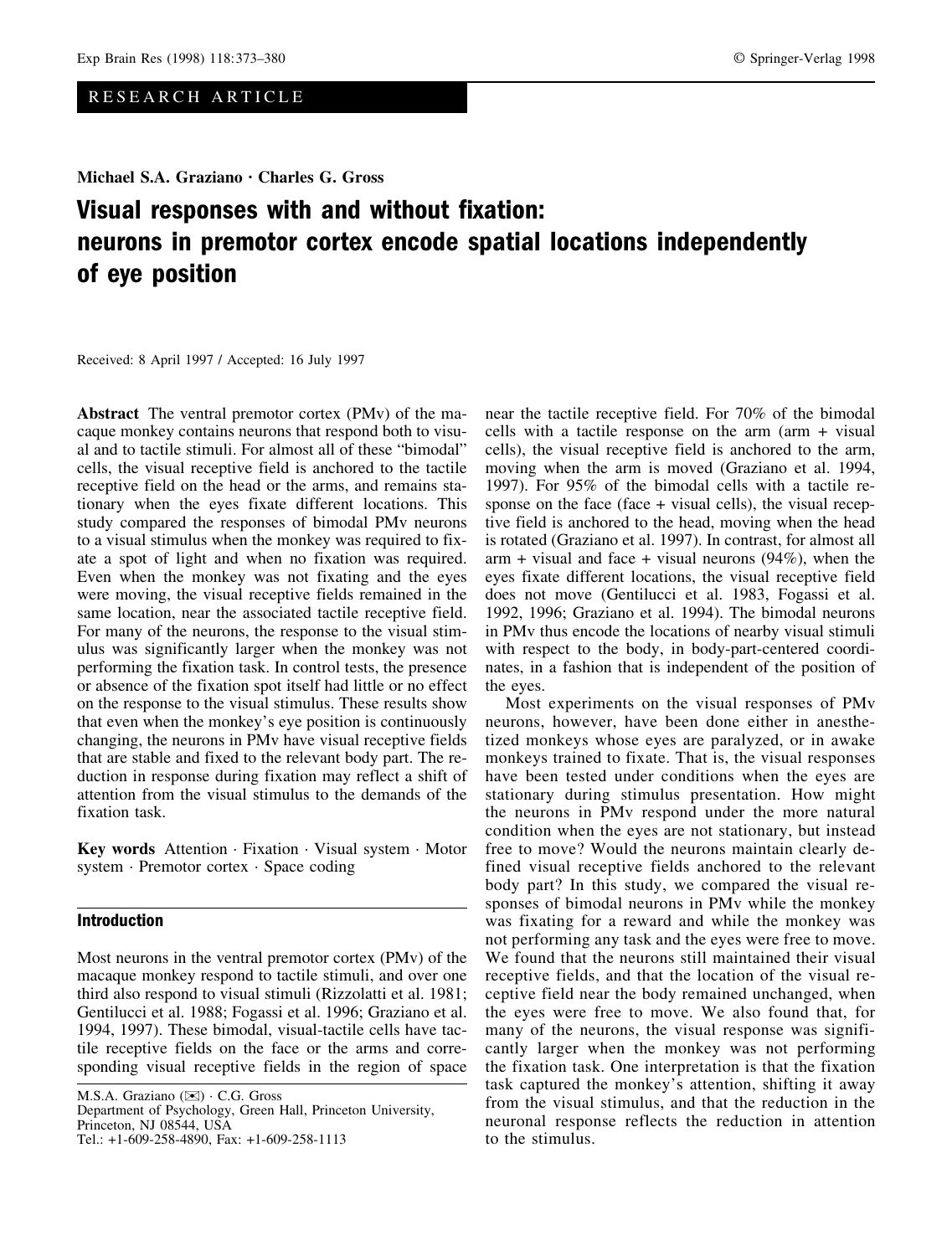## Materials and methods

All husbandry, surgical, and behavioral procedures were approved by the Princeton University Institutional Animal Care and Use Committee and the consultant veterinarian and were in accordance with NIH and USDA guidelines. Responses of single neurons in PMv were studied in two adult male Macaca fascicularis  $(6-7 \text{ kg})$ .

## Surgery

For each monkey, an initial surgical operation was performed under deep pentobarbitol anesthesia and strict aseptic conditions, during which an acrylic skull cap was affixed to the skull with bone screws. A stainless steel recording chamber, 2.5 cm in diameter, was embedded in the acrylic over the frontal lobe for a vertical approach to the ventral premotor cortex. A steel bolt for holding the head was also imbedded in the acrylic. A scleral eye coil (Robinson 1963) was implanted in one eye. Each animal recovered from the effects of the surgery within a few days, but was given 3 additional weeks to allow the skull to grow tightly around the skull screws. (For details of surgical procedures see Graziano et al. 1997.)

In a subsequent procedure, also under deep anesthesia and aseptic conditions, the recording chamber was opened and a hole approximately 2 mm in diameter was drilled through the layer of acrylic and the bone, exposing the dura. As the experiment progressed, new holes were added to allow access to different portions of premotor cortex.

#### Recording procedures

During the daily recording sessions, the monkey's head was held in place by the head bolt and a hydraulic microdrive was mounted to the top of the recording chamber. A steel guide cannula (an 18 gauge syringe needle) was lowered through the hole in the skull and into the dura. Then a varnish-coated tungsten microelectrode (Frederick Haer; impedance  $0.5-5$  M $\Omega$ ) was advanced from the guide cannula into the brain, in order to record from neurons in the cortex immediately below the dura.

Stimuli

Once a cell was isolated, as indicated by the repeatability of its wave form on the oscilloscope, it was studied by presenting a standard battery of stimuli. Somatosensory responsiveness was studied using manual palpation, manipulation of joints, gentle pressure, and stroking with cotton swabs. Somatosensory receptive fields were plotted by repeated presentation of the most effective of these stimuli. Responses on the face were tested while the eyes were covered.

Most bimodal PMv neurons do not respond to stimuli projected onto a tangent screen, even when the screen is placed close to the face, within 20 cm (Graziano et al. 1997). Instead they respond best to objects near the animal. Therefore we used real objects, such as a ping-pong ball mounted on the end of a rod, in order to plot visual receptive fields. To insure that the responses to stimuli close to the body were not caused by inadvertent tactile stimulation, for example by static electricity or air movement, the visual stimuli were also presented while the eyes were covered, while the animal was shielded with a piece of clear Plexiglas, or under both conditions.

Motor-related activity was assessed by releasing the monkey's arm from the arm holder and enticing him to reach toward pieces of fruit, by inducing him to make threat faces at the experimenters, by holding up objects (such as a bulb syringe sometimes used to blow air on the face) that elicited a cringing response, and by observing the monkey's frequent spontaneous movements. In some cases the head bolt was loosened and the monkey was allowed to turn his head.

After the initial testing for tactile, visual, and motor-related activity, the cell was then tested quantitatively with stimuli presented on the end of a computer-controlled robot arm (Sands Technology R15 cartesian format robot, repeatability to 0.025 mm). A black drape hung between the robot and the monkey, and a 1 cm diameter rod, on which the stimulus was mounted, protruded through a slit in the drape. Various stimuli were used, such as a white ball 5 cm in diameter, a ping-pong ball, a cotton swab, and a  $4 \times 4$  cm square of white cardboard. In order to present the visual stimulus within the strongest part of the visual receptive field, two different sets of stimulus trajectories were used: one for bimodal neurons with a tactile response on the arm (arm + visual cells), and another for bimodal neurons with a tactile response on the face (face + visual cells). For arm + visual neurons, the stimulus was moved toward the monkey for 10 cm at 14.5 cm/s along one of four trajectories (Fig. 1A). These trajectories were arranged 10 cm below the level

Fig. 1A, B Stimulus positions for testing visual responses of bimodal, visual-tactile neurons. A Four stimulus trajectories used for bimodal neurons with a tactile response on the arm. Each trajectory was 10 cm. The stimulus was moved 14.5 cm/s by means of a computer-controlled robot. The fixation point was 28.5 cm in front of the monkey. B Five stimulus trajectories used for bimodal neurons with a tactile response on the face. Each trajectory was 10 cm and the fixation point was 28.5 cm in front of the monkey. RF Receptive field

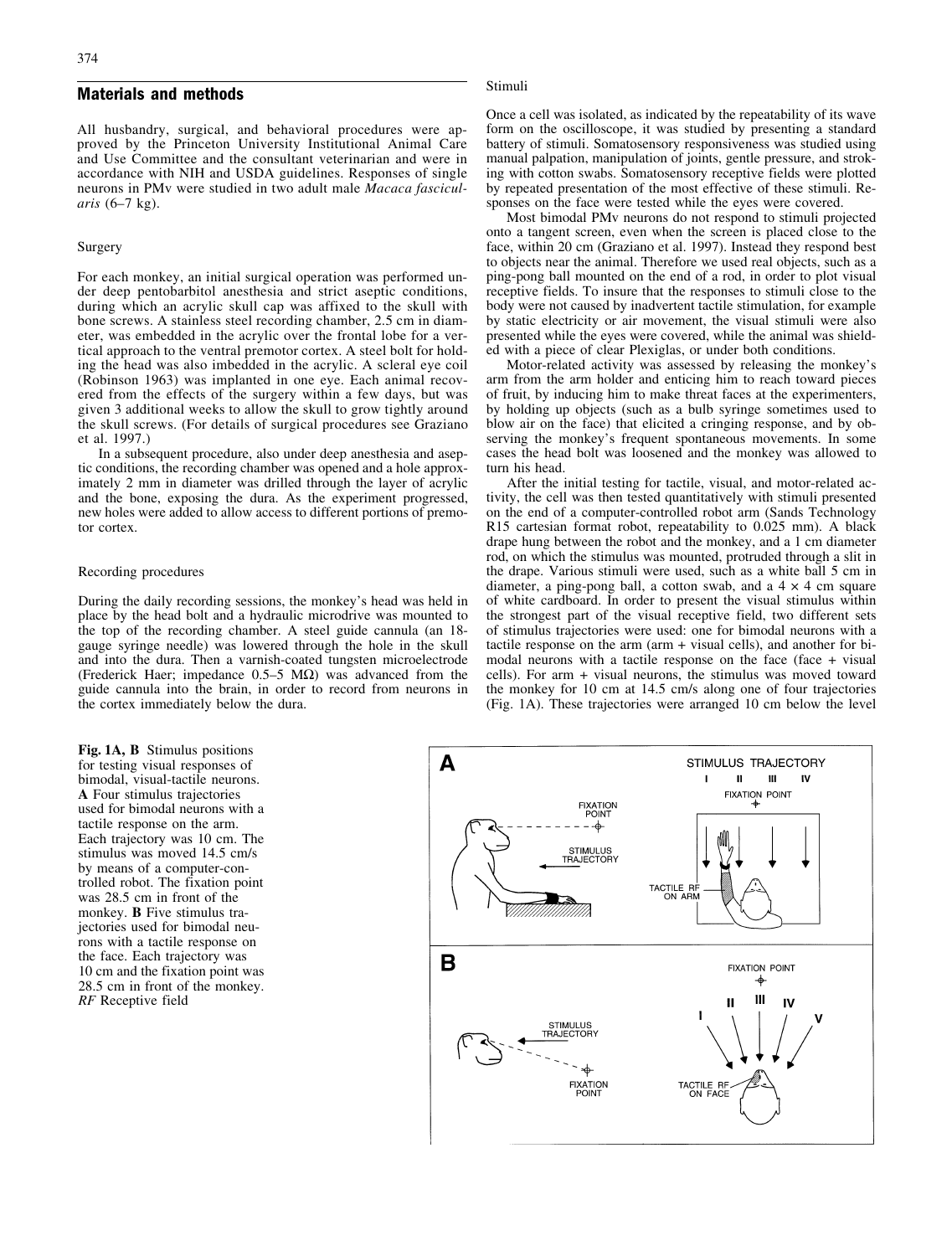

Fig. 2 Four fixation conditions used to test the visual responses of bimodal, visual-tactile cells in ventral premotor cortex (PMv). The conditions were presented in non-interleaved blocks. Condition 1: The fixation light-emitting diode (LED) turned on at the start of the trial and the monkey was required to fixated on the LED. Then, 0.3 s after the onset of fixation, the stimulus began to move in the cell's visual receptive field. The monkey was rewarded for fixating throughout the 1-s trial. Condition 2: As for condition 1 but the fixation LED was turned off during stimulus movement. The monkey was required to fixate on the unilluminated LED. Condition 3: The LED was never illuminated, the monkey never received a reward, and the stimulus was presented regardless of the position of the monkey's eyes. Condition 4: As for condition 1, except that the fixation LED was never illuminated. The monkey was trained to fixate on it for 1 s every 10 s

of the fixation lights and 10 cm above the level of the arms. The four trajectories were presented on interleaved trials, usually ten trials per trajectory. During the first 2 s of the 10-s inter-trial interval, the stimulus was moved to its next starting position. For face + visual neurons, the stimulus was moved toward the monkey for 10 cm along one of five trajectories, arranged at eye level (Fig. 1B). For some neurons only one of the above stimulus trajectories was presented, chosen to match the region of strongest visual response.

## Behavioral training

Each animal was trained by means of fruit rewards to climb out of the home cage and to sit in a "primate chair." The animal was restrained in the chair by a rigid Plexiglas collar bolted to the sides of the chair. It was then trained to extend one arm, allowing the arm to be strapped down with Velcro strips to a metal arm holder. The head was held in place by the head bolt. During 4-h daily sessions over several weeks the animal was trained to sit quietly while restrained in this manner and while being touched with cotton swabs on the face, around the eyes, or on other parts of the body. Visual

stimuli mounted on the end of the robot arm were moved toward and away from the face until the monkey became fully accustomed to them and ignored them. This lack of any visible motor response to the visual stimuli was crucial for the experiment, since many neurons in PMv respond during voluntary movement.

The animal's ad libitum daily water intake was measured, and based on this measurement the animal was placed on a water schedule in which he received liquids under three conditions only: as a reward (apple juice) during the experimental session; as a supplement immediately after each session; and free water for two consecutive days each week.

The monkey was trained on a fixation task. In order to monitor the position of the eye, a standard eye-coil technique was used, in which a current was induced in the eye coil by means of an oscillating magnetic field and measured at a sampling rate of 100 Hz (C-N-C Engineering, Dual Power Oscillators; 1 m diameter magnetic coils). The monkey was required to fixate on a light-emitting diode (LED) within a  $5^\circ$  diameter electronic window. However, the monkey's spatial accuracy was much better than the size of the window. During fixation, the standard deviation of eye position was  $0.6^\circ$  in the X dimension and  $0.2^{\circ}$  in the Y dimension, both at the limits of the resolution of this eye-coil system.

We tested bimodal neurons under the four behavioral conditions described below. The experiment proceeded in three stages. We first tested 44 neurons with conditions 1 and 2, in order to determine whether the presence or absence of a lighted fixation point affected the visual responses. These conditions were presented in two non-interleaved blocks and the order of blocks was varied between neurons. We then tested 46 neurons with conditions 2 and 3, in order to determine whether the presence or absence of the requirement to fixate affected the visual responses. Again, the conditions were presented in non-interleaved blocks and the order of blocks was varied between neurons. Finally, we tested 15 neurons with conditions 3 and 4, as a second method of determining whether fixation affected the visual responses. Again, the conditions were presented in non-interleaved blocks and the order was varied between neurons.

#### Condition 1: fixating on LED

The monkey sat with its head immobilized by the head bolt. In the case of neurons with a tactile receptive field on the arm, the arm was strapped to a holder to prevent it from moving. Eye position was monitored through a scleral search coil as described above. An LED was positioned 28.5 cm in front of the monkey. Each trial began with the LED turning on (Fig. 2, condition 1). The animal was required to fixate the LED within a  $5^\circ$  spatial window. As described above, the actual performance was within  $1^\circ$  – much better than the required 5°. There was no time constraint for the onset of fixation: the LED remained on until the animal fixated. The animal was then required to maintain fixation for 1 s in order to be rewarded. At the end of the trial, the LED was turned off, a valve released approximately  $0.2 \text{ cm}^3$  of juice into the animal's mouth, and the  $10\text{-s}$  inter-trial interval (ITI) began. If the animal broke fixation during the trial, the LED was turned off, no reward was given, and the ITI began.

The visual stimulus mounted on the end of the robot arm (described above) began to move 0.3 s after the onset of fixation and continued toward the monkey for 10 cm.

#### Condition 2: fixating, LED turns off

This task was the same as condition 1 (Fixating on LED), except that the LED was extinguished 0.3 s after the onset of fixation, at the beginning of the movement of the stimulus, and remained unlit for the remainder of the trial (Fig. 2, condition 2). The animal was required to maintain fixation on the same location until the end of the trial. Because the LED itself was visible, though unlit, the animal was able to perform the task easily.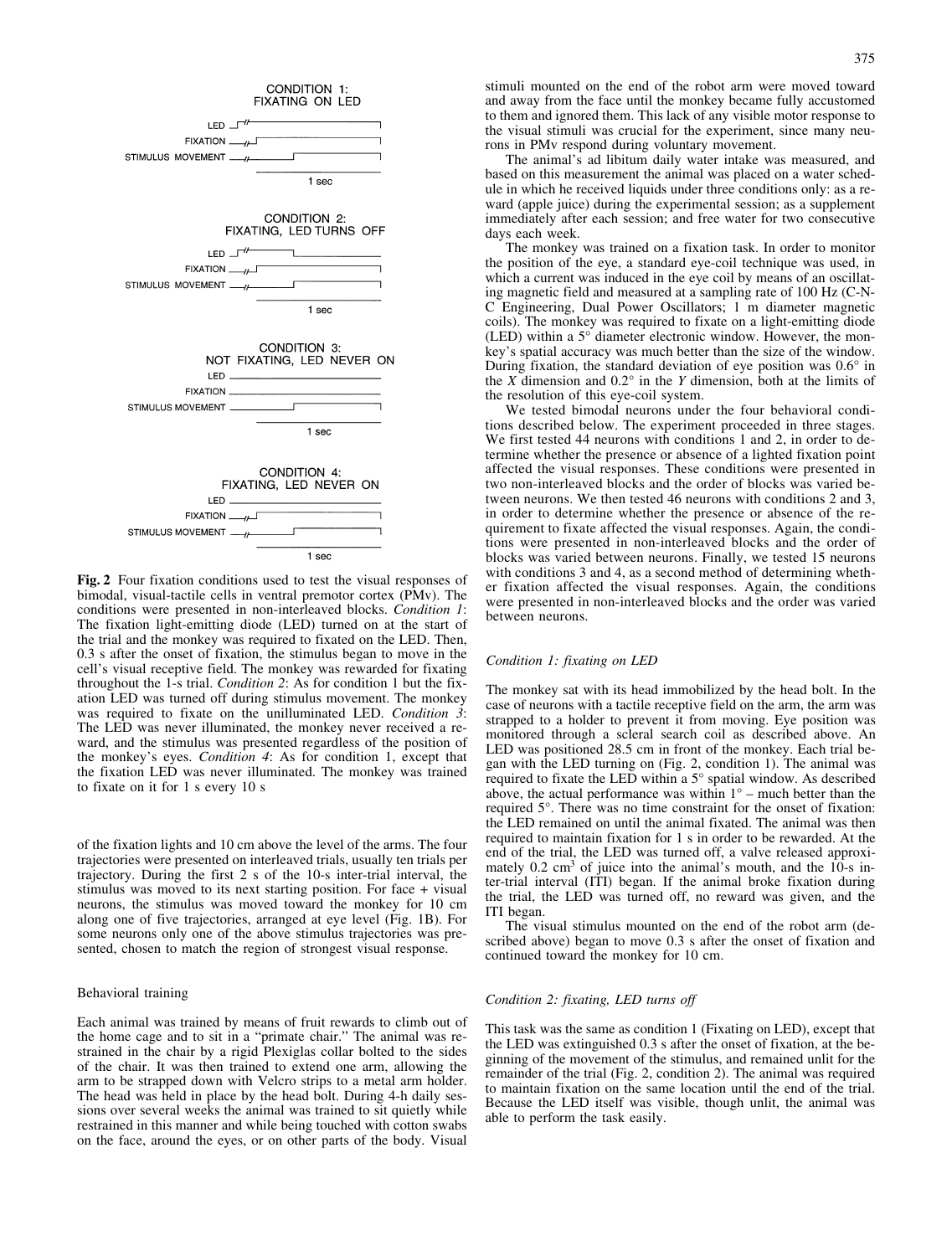#### Condition 3: not fixating, LED never on

The LED, though constantly visibly, was never illuminated, a reward was never given, and the stimulus was presented every 10 s regardless of the position of the animal's eyes (Fig. 2, condition 3). In some cases the juice tube was pulled away from the mouth, in order to inform the monkey that the block of trials involved no reward and required no fixation. In other cases, the monkey determined within the first few trials that the reward had been turned off, and therefore stopped fixating. The results were the same in both cases. During this condition, eye movement records showed that the monkey made apparently random fixations, unassociated with the timing of events in the trial and with no tendency to cluster in any one location. The monkey appeared to ignore both the LED and the robotic stimulus, in that he did not fixate on them any more than on any other point.

#### Condition 4: fixating, LED never on

The LED, though constantly visible, was never illuminated. The animal was trained to fixate for 1 s every 10 s on this target. The reward followed a standard fixed interval schedule, with an interval of 10 s. That is, there was a 10-s ITI during which fixation on the target had no effect. After the ITI a "ready" period commenced. During the ready period the animal's eye position was monitored, and as soon as the eye entered a window of  $5^{\circ}$  around the LED, the ready period was terminated and the trial commenced. During the trial, the animal was required to maintain fixation for 1 s to receive a reward. The stimulus began to move during the trial 0.3 s after the onset of fixation and continued toward the monkey for 10 cm. However, if the monkey broke fixation at any time during the trial, the trial was aborted and the ITI commenced (Fig. 2, condition 4).

Because the fixation target was never illuminated in this task, there was no visual signal to tell the monkey when to begin fixating. Eye position traces indicated that the animals did not fixate on the target during the beginning of the ITI; toward the end of the ITI, within the last few seconds, the animals would begin to fixate intermittently; finally the ITI would end, the ready period would begin, and at the next fixation attempt the trial would commence. Once the robot began to move, 0.3 s after the onset of fixation, the animal seemed to realize that the fixation had "taken effect" and thus would maintain fixation until the reward  $1$  s later. That is, the animal's behavior followed the "scalloped" profile typical of fixed interval reward schedules (Ferster and Skinner 1957). The monkeys learned this task readily and performed with near 100% accuracy, that is, with less than 1% of the trials aborted due to a break in fixation.

#### Histology

At the completion of the experiment, monkey 1 was given an overdose of sodium pentobarbitol (100 mg/kg) and perfused transcardially with saline and then 10% formalin. The head was put in a stereotaxic apparatus, the skull opened and the brain exposed. The positions of the arcuate and central sulci were measured stereotaxically. The recording sites were within the posterior portion of PMv, on the cortical surface, in an area that Rizzolatti and colleagues have termed F4 (Gentilucci et al. 1988; Rizzolatti et al. 1988).

The brain was fixed in 10% formalin and sectioned in the coronal plane on a freezing microtome. Sections were cut at  $50 \mu m$  and stained with cresyl violet. Damage from the microelectrode was clearly visible as streaks of gliosis in the tissue, confirming the locations of recording sites.

At the time of writing, monkey 2 is still in experimental use and therefore we do not have histological details for that case. Instead, the implant and all associated metal parts were drilled off the head and magnetic resonance imaging (MRI) of the frontal lobe was performed in both coronal and sagittal planes. (For details of the MRI methods, see Moore et al. 1995.) Vitamin E pills were glued to the monkey's scalp at several stereotaxic reference points. Since vitamin E is visible on the MRI scan, we were able to use these reference points to estimate the stereotaxic location of the arcuate sul-

cus. Some of the skull holes through which we had recorded were also visible on the MRI scan, thus confirming that our recording site was in PMv, just posterior to the lower limb of the arcuate sulcus.

#### Results

Effect of the presence or absence of the fixation light

Our main objective was to compare the visual responses of bimodal, visual-tactile neurons when the monkey was required to fixate throughout the trial and when the monkey was not required to fixate. Therefore, as a control, we first tested whether the fixation light itself might affect the responses. Forty-four bimodal neurons were tested with condition 1 (Fixating on LED) and condition 2 (Fixating, LED Turns Off). As described in Materials and methods, in both conditions the LED was turned on at the start of the trial and the animal was required to fixate on it throughout the trial. However, in condition 1 the LED remained on throughout the trial, while in condition 2 the LED was turned off during the presentation of the stimulus.

For most neurons, only one stimulus trajectory was tested. This trajectory was chosen to pass through the center of the visual receptive field. For neurons tested with multiple stimulus trajectories, we analyzed the results for the trajectory that gave the strongest visual response. Using these data, we found that for almost all cells (42/ 44), there was no significant difference in the visual response between condition 1 and condition 2 (t-test on mean spikes per second in stimulus period,  $P > 0.05$ ,  $\alpha$ adjusted for 44 independent tests; see Linton et al. 1975). Of the remaining two cells, one responded significantly better in condition 1, and the other responded significantly better in condition 2. Thus the presence or absence of the fixation light had no consistent effect on the magnitude of the visual response.

In order to characterize the entire sample of neurons we used the following procedure. For each neuron we first calculated the average spikes per second during the stimulus period for condition 1 and condition 2. We then calculated the percentage change between condition 1 and condition 2 using the formula:  $100 \times$  (Response in condition 2–Response in condition 1)/(Response in condition 1). The mean percentage change for all 44 neurons was 9, and was not significantly different from zero as determined by *t*-test (SEM = 8,  $t = 1.09$ ,  $P = 0.28$ ). That is, the presence or absence of the fixation light did not affect the population response.

# Effect of the requirement to fixate

We tested the visual responses of 46 bimodal neurons while the monkey was performing a fixation task (condition 2) and while the monkey was not performing any task (condition 3). The results for nine example neurons are shown in Fig. 3. Some of these example neurons had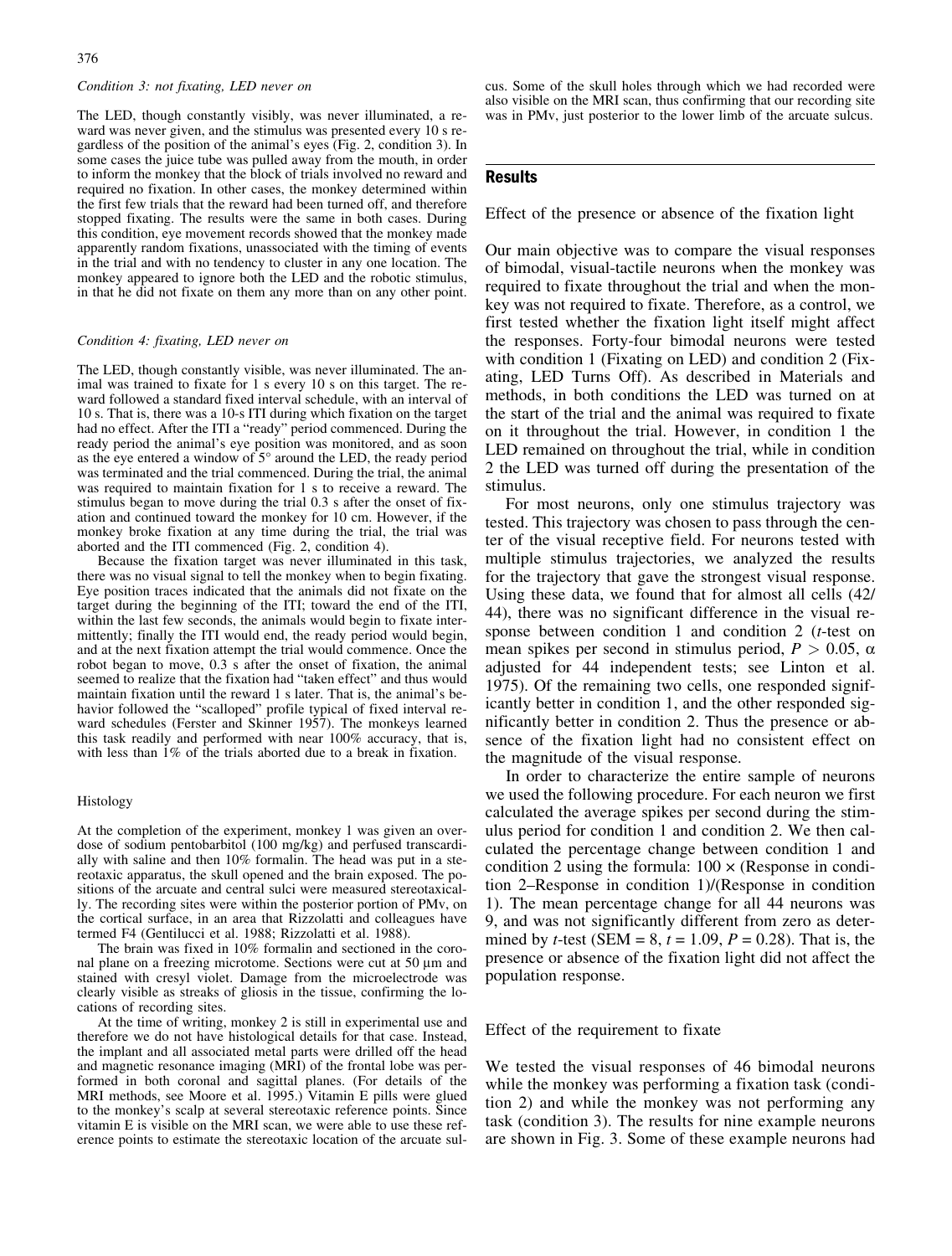Fig. 3A-I Responses of nine cells tested during condition 2 (Fixating, LED Turns Off) and condition 3 (Not Fixating, LED Never On). Each point is based on ten trials. Error bars show the standard error of the mean. Dotted horizontal line shows mean baseline firing rate. A-F Data from arm + visual cells, tested with four stimulus trajectories. G-I Data from face + visual cells, tested with five stimulus trajectories. The location of the visual receptive field was the same whether the monkey performed the fixation task or not. In most cases, the visual response was stronger when the monkey was not performing the fixation task. In  $\dot{\mathbf{H}}$ , the neuron did not respond significantly above baseline during fixation but exhibited a visual receptive field when the monkey was not fixating. In I the neuron responded significantly better when the monkey was fixating



a tactile receptive field on the arm and were tested with four stimulus trajectories near the arm (Fig. 3A–F), while others had a tactile receptive field on the face and were tested with five stimulus trajectories near the face (Fig. 3G-I). For the neuron whose responses are shown in Fig. 3A, the visual response was best at trajectory 2. The location of this peak in the visual receptive field was the same whether the monkey performed the fixation task (open squares) or was free to move his eyes throughout the trial (filled squares). The only systematic difference between the two conditions is that the visual response was stronger when the monkey was not performing the task. Thus the spatial tuning of this neuron was not affected by the position or movement of the animal's eyes. The neuron encoded the same region of space near the body in both conditions. In particular, the visual receptive field did not become less well defined or less consistent in any way as a result of removing the requirement to fixate; indeed, quite the opposite, the strength of the visual signal increased when the monkey was not required to fixate.

The examples shown in Fig. 3B-E are similar. In all cases, the visual receptive field remained at the same location, but the magnitude of the visual response increased significantly, when the monkey was not required to fixate. The neuron whose responses are shown in Fig. 3F, however, responded equally well whether the animal was performing the fixation task or not.

The data shown in Fig. 3G $-$ I are from face  $+$  visual neurons, tested with five stimulus trajectories. The exam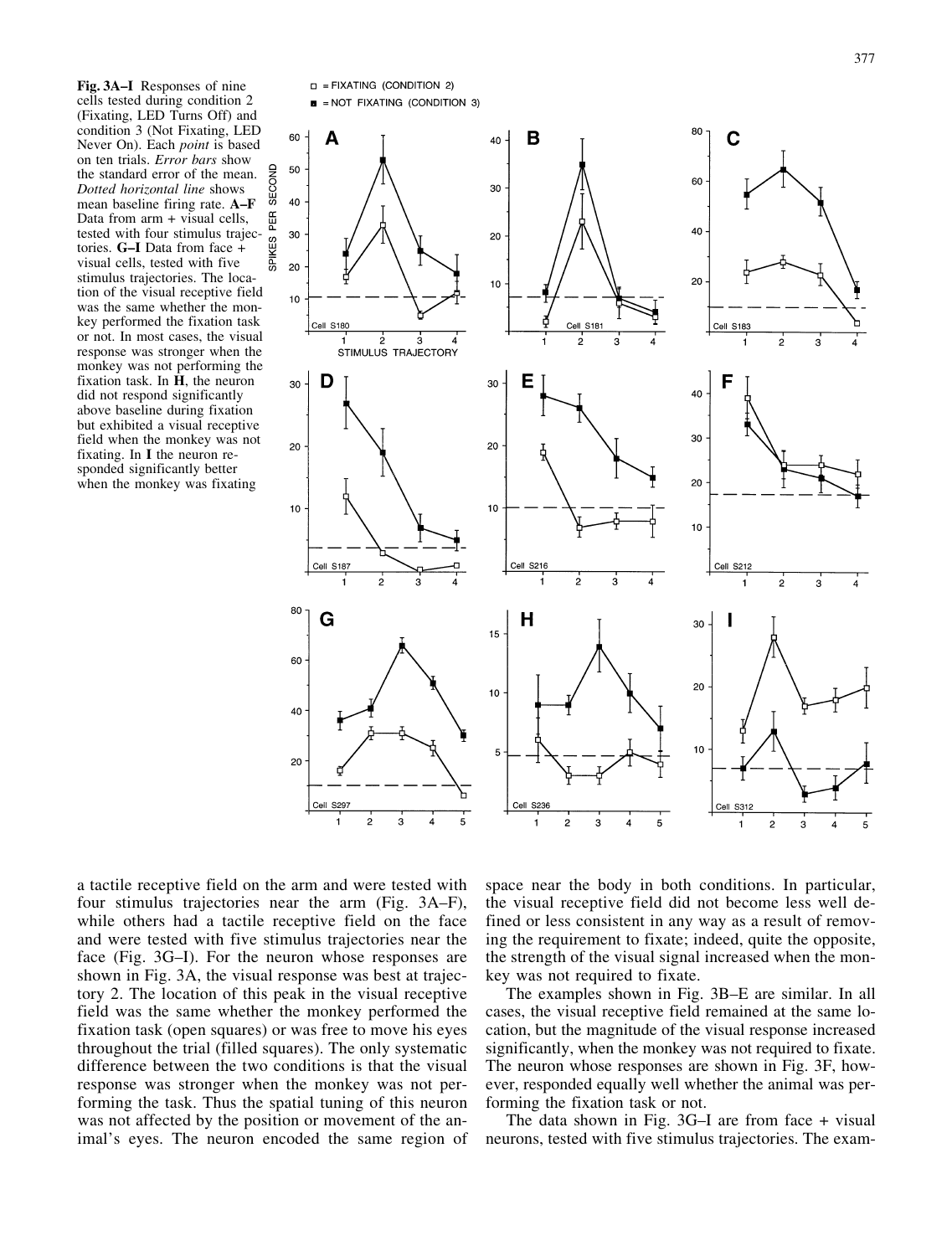ple shown in Fig. 3G is similar to the example shown in Fig. 3A, in that the visual receptive field remained in approximately the same location but the magnitude of the visual response increased when the monkey was not required to fixate. The example shown in Fig. 3H was unusual in that the neuron did not respond significantly above baseline (dotted line) when the monkey was performing the fixation task, but exhibited a significant visual response and a clear visual receptive field when the monkey was not required to fixate. We found two neurons that behaved in this fashion. For these neurons, the performance of the fixation task appears to have completely inhibited the visual response. Finally, the example shown in Fig. 3I is unusual in that the visual response was significantly stronger when the monkey was required to fixate.

For each of the 46 neurons, we analyzed the results for the stimulus trajectory that gave the strongest visual response. Fourteen cells responded significantly better to the visual stimulus when the monkey was not fixating; three cells responded better when the monkey was fixating; and 29 cells showed no significant difference (significance determined by t-test on mean spikes per second in stimulus period,  $P < 0.05$ ,  $\alpha$  adjusted for 46 independent tests). Thus the fixation task reduced the responses of 30% of the neurons and enhanced the responses of 7%.

To characterize the entire sample of neurons we used the following procedure. For each neuron, we calculated the average spikes per second during the stimulus period for condition 2 and condition 3. We then calculated the percentage change between the two conditions using the formula:  $100 \times$  (Response in condition 3–Response in condition 2)/(Response in condition 2). The mean percentage change for all 46 neurons was 100, and was highly significantly above zero as determined by t-test (SEM = 28,  $t = 3.54$ ,  $P = 0.0009$ ). Thus the population response of the neurons was greater when the monkey was not fixating.

Effect of the requirement to fixate: a second test

We also performed an independent experiment on a smaller sample of neurons  $(n = 15)$  using a variant of the experimental procedures described above. In this experiment, two conditions were used: condition 3 (Not Fixating, LED Never On) and condition 4 (Fixating, LED Never On) (Fig. 2). These two conditions were identical except in their reward contingencies. In one case, the animal was rewarded for fixating on the target for 1 s every 10 s; in the other case, no reward was given. Unlike in the experiments described above, the fixation target was never illuminated and thus there was no signal to distinguish the two conditions. Eye position traces showed that in condition 4, the animal fixated within  $1^{\circ}$  of the target during the trial. In condition 3, the animal fixated on the target only for the first one or two trials of the block. After receiving no reward, the animal



Fig. 4 Responses of two cells tested during condition 4 (Fixating, LED Never On) and condition 3 (Not Fixating, LED Never On). Both cells responded significantly better when the monkey was not fixating (*t*-test,  $P < 0.05$ ). The *horizontal bar* indicates the 0.7-s period of stimulus movement. All histograms are based on ten trials

stopped performing the task for the remainder of the block (see Materials and methods for details).

Of the 15 neurons tested, seven responded significantly better to the visual stimulus during condition 3, when the monkey was not performing the fixation task. One neuron responded significantly better during condition 4, when the monkey was performing the task. The remaining seven cells showed no significant difference (significance determined by t-test on mean spikes per second in stimulus period,  $P < 0.05$ ,  $\alpha$  adjusted for 15 independent tests). Thus the requirement to fixate reduced the responses of 47% of the neurons and enhanced the responses of 7%.

Figure 4 shows histograms of neuronal activity for two example cells tested with and without fixation. In both cases, the response was significantly greater when the animal was not required to fixate.

For each neuron, we calculated the percentage change in response between conditions 3 and 4 using the formula:  $100 \times$  (Response in condition 3–Response in condition 4)/ (Response in condition 4). The mean percentage change for all 15 neurons was 47, and was significantly above zero as determined by *t*-test (SEM = 17,  $t = 2.78$ ,  $P = 0.015$ ). Thus, again, the population response of the neurons was greater when the monkey was not fixating.

# **Discussion**

In the present study, we tested bimodal, visual-tactile neurons in PMv under several different fixation conditions. Under some conditions, the monkey was required to fixate during the presentation of the visual stimulus. Under other conditions, the monkey was not required to fixate, and the stimulus was presented while the monkey was not performing any task. We found that the visual receptive fields remained in the same location, near the associated tactile receptive field, whether the monkey was required to fixate or not. In particular, the visual receptive fields did not become any less well defined or any less reliable while the monkey's eyes were free to move. In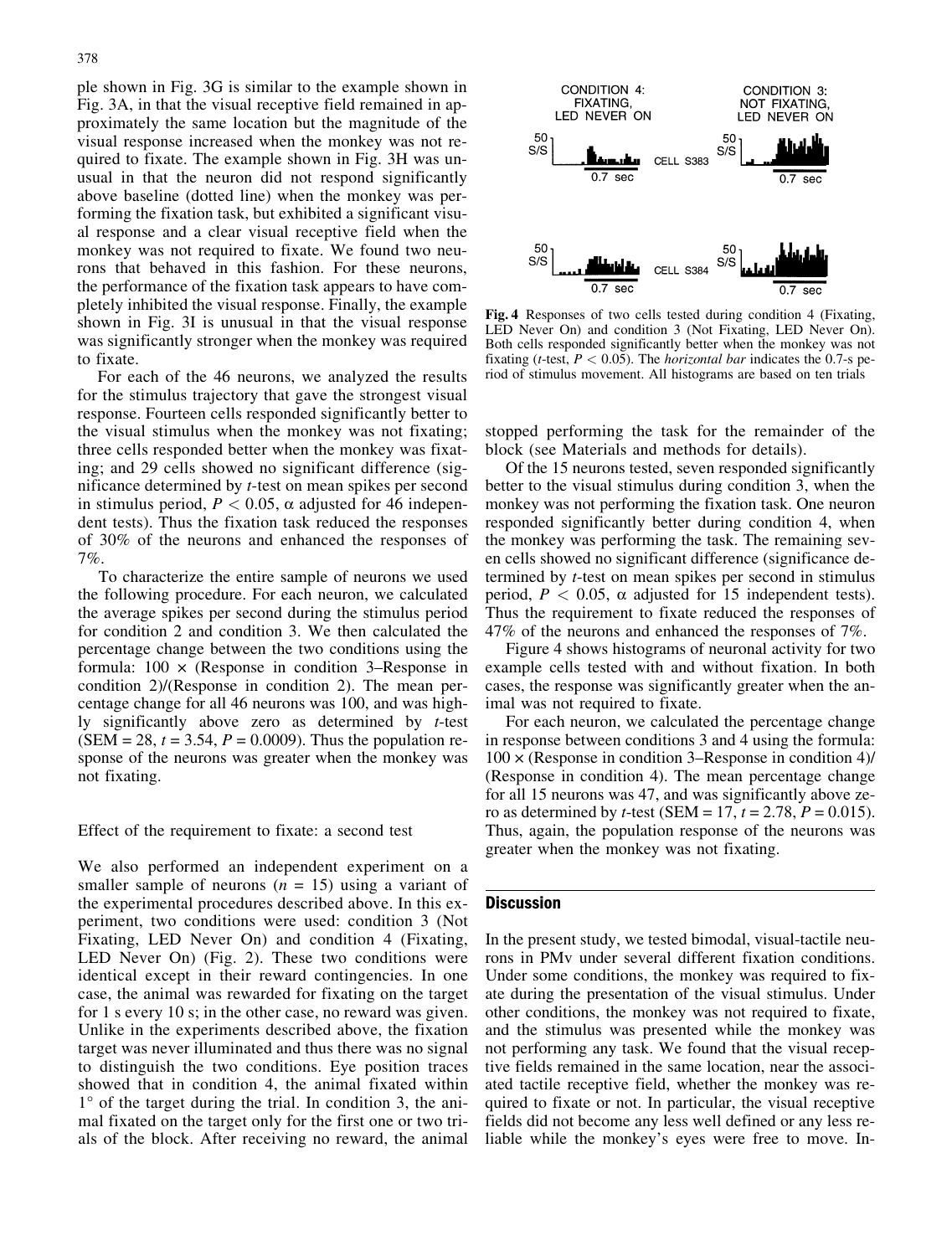stead, the population of bimodal neurons became more responsive to the visual stimulus. For one experiment, 30% of the neurons became significantly more responsive, and for a second experiment, 47% of the neurons became significantly more responsive. Control tests showed that the presence or absence of an illuminated fixation light in front of the monkey had little or no effect on the neurons. These results show that the neurons in PMv can encode the spatial locations of visual stimuli near the body even when the visual input from the retina is constantly changing as a result of movements of the eye.

# Motor attention

As described above, for many neurons the visual responses were reduced while the monkey was performing a fixation task. One interpretation is that the neurons were influenced by the monkey's attention. When the monkey performed the fixation task, his attention was presumably drawn to the LED and to the demands of the task. This capturing of the monkey's attention might have caused the neurons in PMv to respond less to the behaviorally irrelevant robotic stimulus.

Effects of attention have been reported in a number of brain areas, including V1, V2, V4, IT, MT, MST, LIP, the pulvinar, frontal eye fields, and the superior colliculus (Goldberg and Wurtz 1972; Lynch et al. 1977; Bushnell et al. 1981; Goldberg and Bushnell 1981; Richmond et al. 1983; Moran and Desimone 1985; Petersen et al. 1987; Goldberg et al. 1990; Andersen et al. 1990; Spitzer and Richmond 1991; Motter 1993; Schall and Hanes 1993; Steinmetz and Constantinidis 1995; Treue and Maunsell 1995; for review, see Desimone and Duncan 1995). In these brain areas, when the monkey's attention is explicitly drawn to a visual stimulus, such as when the animal is required to respond to that stimulus, the neuronal responses to the stimulus are often enhanced. When the monkey's attention is drawn away from the visual stimulus, to another location, the neuronal responses to the stimulus are often suppressed. Neurons in area 7a often respond better to unattended stimuli, and less well or not at all to stimuli that are positioned close to the locus of attention (Motter and Mountcastle 1981; Steinmetz and Constantinidis 1995; for a similar finding in area V4 see also Moran and Desimone 1985).

The phenomenon of attention can apply not only to sensory processing but also to motor coordination. It is notoriously difficult to perform two motor acts simultaneously, such as patting your head and rubbing your stomach, unless you practice each act until it becomes automatic and pre-attentive. That is, the motor system has a limited attentional capacity. Attention in the motor system has been studied in the superior colliculus and the frontal eye fields, both involved in the control of eye movements (Goldberg and Wurtz 1972; Wurtz and Mohler 1976a,b; Goldberg and Bushnell 1981; Schall and Hanes 1993). Neurons in these two oculomotor areas respond better to 379

a visual stimulus if the stimulus is to be the target of a saccadic eye movement. This enhancement is weak or absent if the monkey's attention is drawn to the stimulus in some other fashion, for example if the stimulus is to be the target for an arm movement or if the monkey must detect a dimming of the stimulus (Wurtz and Mohler 1976a,b; Goldberg and Bushnell 1981). That is, the neurons are not influenced merely by attention to a sensory stimulus, but by attention during a specific type of motor act. Motor-specific attention has been called "motor intention" (e.g., Boussaoud and Wise 1993). However, the word "intentionº implies only that the monkey is planning to make a movement. The word "attention" better captures the concept that there is a limited processing resource, and that by selecting one movement, the monkey reduces its ability to plan another movement (Goldberg and Segraves 1987).

Our results suggest that the neurons in area PMv, thought to be involved in the control of head and arm movements, may also be influenced by the monkey's attention. The properties of these bimodal neurons can explain the results on humans subjects who are performing a reaching task. Tipper et al. (1992) asked subjects to reach toward a red light that was displayed at the same time as a yellow distracter light. Reaction times were longer when the distracter was placed in the region of space roughly between the hand and the target, and shorter when the distracter was placed in other regions of space. When the initial position of the arm was changed, the region of maximal distraction also changed, thereby remaining in the space between the hand and the target. That is, the spatial region to which the subject attended during the reaching task appeared to be anchored to the arm and extended outward from the arm to the target. This attended region is similar to the visual receptive fields of the arm + visual bimodal neurons in monkey PMv, suggesting that an enhancement of the visual responses in PMv may underlie the effect of attention during reaching.

We suggest that the visual responses of the bimodal neurons in PMv are modulated by motor-specific attention. Bimodal neurons with a tactile response on the arm are often active during reaching movements (Gentilucci et al. 1988; M.S.A. Graziano and X.T. Hu, unpublished observations); and bimodal neurons with a tactile response on the face are often active during rotations of the head (Graziano et al. 1997). For arm + visual neurons, we predict that the maximum visual response will be obtained when the visual stimulus is to be the target for an arm movement. For face + visual neurons, we predict that the maximum visual response will be obtained when the stimulus is to be the target for a head movement.

Acknowledgements We thank the following people for their help in different phases of the study: Xin Tian Hu, Debra Prentice, and Giacomo Rizzolatti. This work was supported by NIH grant EY11347 and McDonnell Pew grant  $90-16$ .